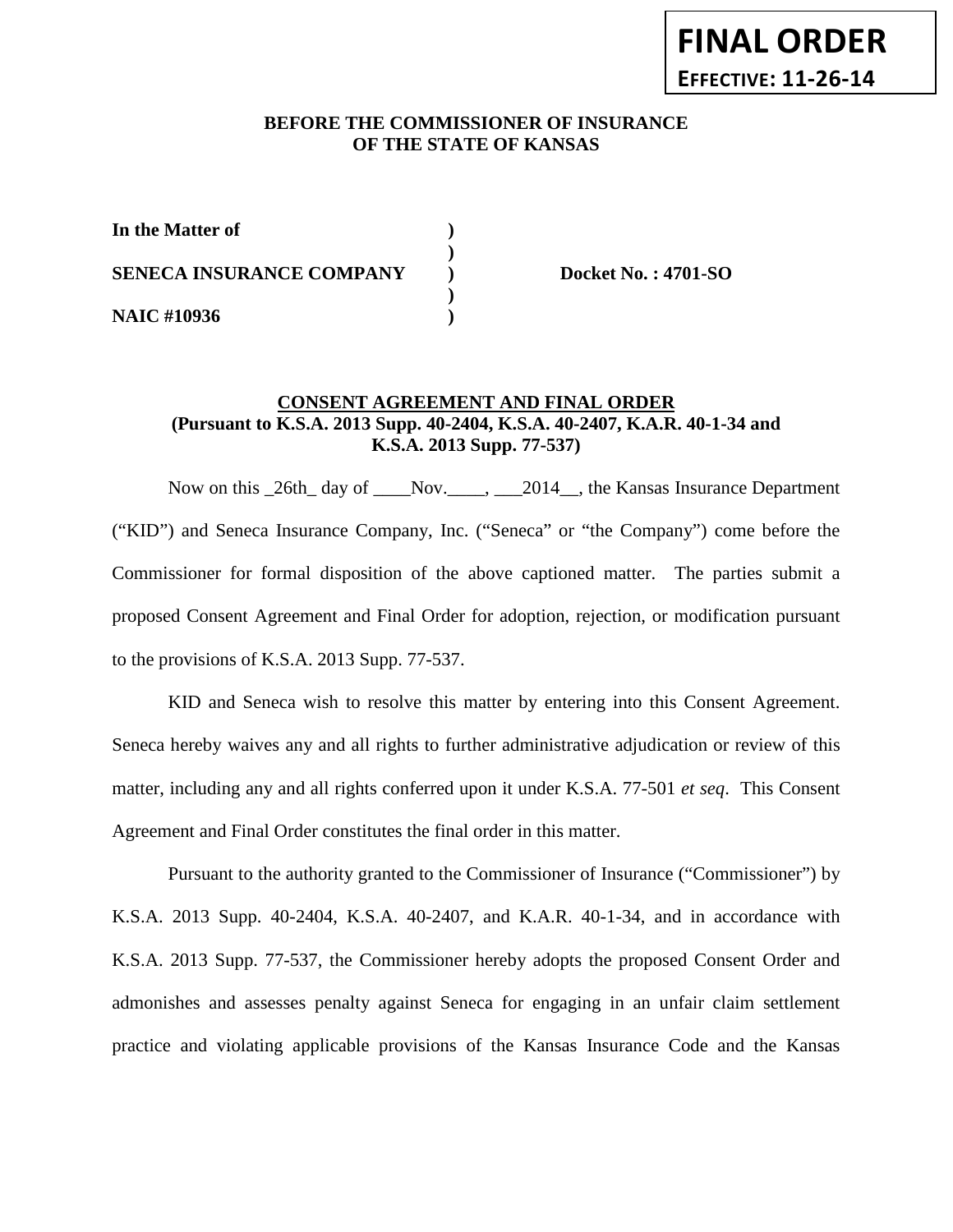Administrative Code. This Order shall become effective as a Final Order, without further notice, when signed by the Commissioner or her designee and filed of record with the KID.

## **Findings of Fact**

The Commissioner has been shown the following facts:

- 1. Seneca is located at 160 Water Street,  $16^{th}$  Fl., New York, NY 10038.
- 2. Seneca has been authorized to transact and has continuously transacted insurance business in the State of Kansas since September 22, 1978.
- 3. On April 24, 2014, KID received a complaint against Seneca alleging that Seneca had failed to pay or deny a claim based on a loss that occurred on June 15, 2012 and was reported to the company on June 19, 2012.
- 4. The Company did not provide the consumer with 45 day notices setting forth the reasons why additional time was required for investigation.
- 5. The Company did not respond to numerous communications from the consumer.
- 6. KID sent the complaint to Seneca on April 25, 2014 and requested a response in 15 business days.
- 7. KID granted the Company three extensions of time to respond. The company failed to file responses by the three extended deadlines.
- 8. In its first response to KID, the Company failed to provide all of the documentation requested.
- 9. Not until August 8, 2014, did the company provide an adequate response to KID.
- 10. The company did not deny the claim or make an offer of settlement to the consumer until May 19, 2014.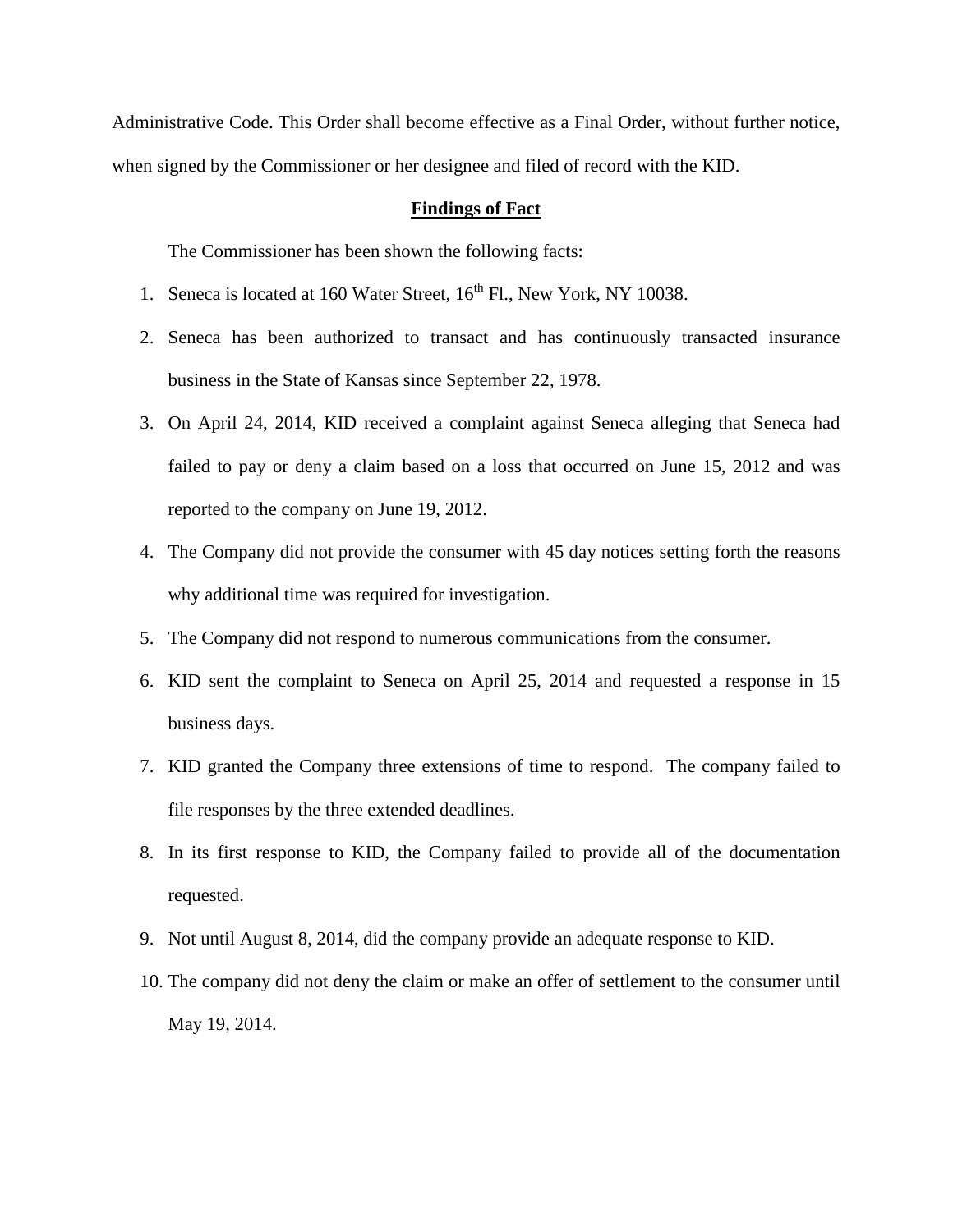- 11. There were at least eleven documented occasions on which the Independent Adjuster requested directions and or authorization to proceed from the company and did not get a timely response.
- 12. No activity was noted in the file for the periods September 12, 2012 to October 1, 2012, February 9, 2013 to March 17, 2013, August 20, 2013 to September 20, 2013, October 7, 2013 to November 27, 2013, and November 27, 2013 to March 18, 2014.

## **Applicable Public Policy**

The purpose of this action is to effectuate the policies set forth in K.S.A. 40-2404(9),

K.S.A. 40-2,125(b), and K.A.R. 40-1-34.

#### **Applicable Law**

13. K.S.A. 40-2404(9) states, in pertinent parts:

*Unfair claim settlement practices.* It is an unfair claim settlement practice if any of the following or any rules and regulations pertaining thereto is: (A) committed flagrantly and in conscious disregard of such provisions or (B) committed with such frequency as to indicate a general business practice . . . .

(b) failing to acknowledge and act reasonably promptly upon communications with respect to claims arising under insurance policies;

(c) failing to adopt and implement reasonable standards for the prompt investigation of claims arising under insurance policies;

(e) failing to affirm or deny coverage of claims within a reasonable time after proof of loss statements have been completed;

(f) not attempting in good faith to effectuate prompt, fair and equitable settlements of claims in which liability has become reasonably clear;

14. K.A. R. 40-1-34 provides, in pertinent parts:

Section 6. Failure to Acknowledge Pertinent Communications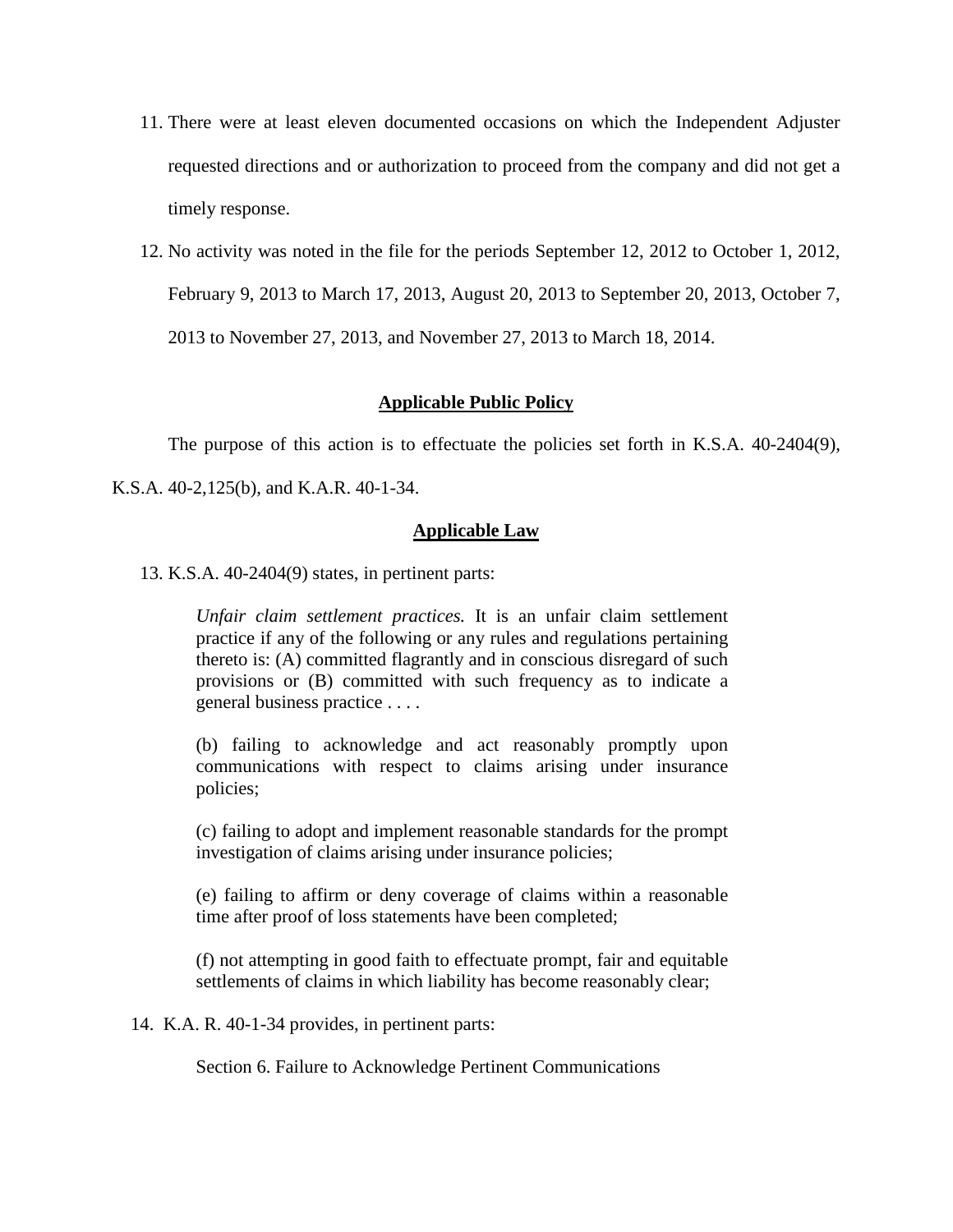B. Every insurer, upon receipt of any inquiry from the insurance department respecting a claim shall, within fifteen working days of receipt of such inquiry, furnish the department with an adequate response to the inquiry.

C. An appropriate reply shall be made within ten working days on all other pertinent communications from a claimant which reasonably suggest that a response is expected.

Section 8. Standards for Prompt, Fair and Equitable Settlements Applicable to All Insurers

A. Within 15 working days after receipt by the insurer of properly executed proofs of loss, the first party claimant shall be advised of the acceptance or denial of the claim by the insurer.

C. If the insurer needs more time to determine whether a first party claim should be accepted or denied, it shall so notify the first party claimant within fifteen working days after receipt of the proofs of loss, giving the reasons more time is needed. If the investigation remains incomplete, the insurer shall, forty-five days from the date of the initial notification and every forty-five days thereafter, send to such claimant a letter setting forth the reasons additional time is needed for investigation.

- 15. K.S.A. 40-2407 states, in pertinent part:
	- (a) If . . . the commissioner shall determine that the person . . . has engaged in an unfair method of competition or an unfair or deceptive act or practice, the commissioner . . . may in the exercise of discretion order any one or more of the following:
		- (1) Payment of a monetary penalty of not more than \$1,000 for each and every act or violation, but not to exceed an aggregate penalty of \$10,000, unless the person knew or reasonably should have known such person was in violation of this act, in which case the penalty shall be not more than \$5,000 for each and every act or violation, but not to exceed an aggregate of \$50,000 in any six-month period . . . .
- 16. K.S.A. 40-2,125(b) provides:

If any person fails to file any report or other information with the commissioner as required by statute or fails to respond to any proper inquiry of the commissioner, the commissioner, after notice and opportunity for hearing, may impose a civil penalty of up to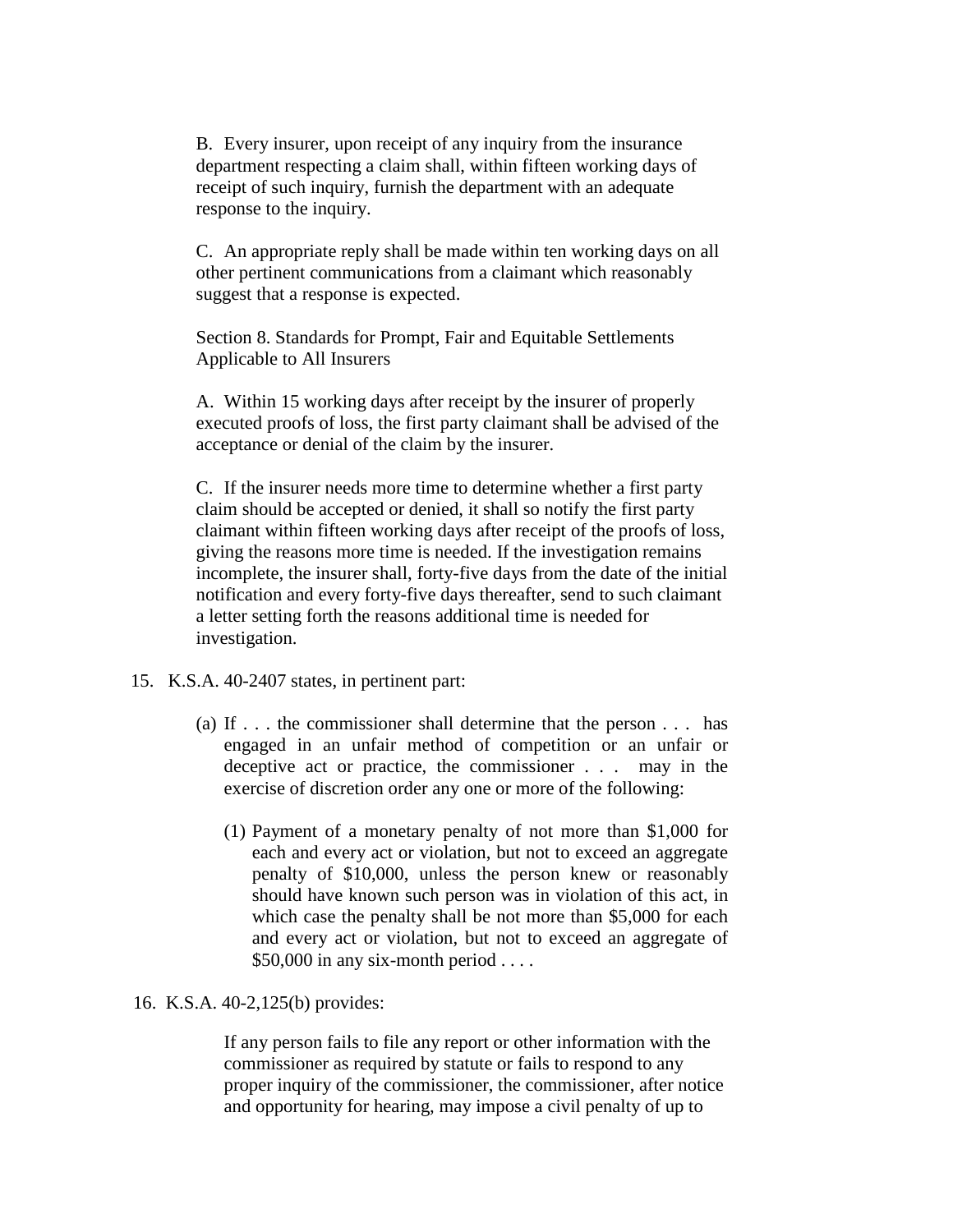\$1,000, for each violation or act, along with an additional penalty of up to \$500 for each week thereafter that such report or other information is not provided to the commissioner.

### **Conclusions of Law**

Based on the Findings of Fact enumerated in paragraphs 1 through 12, the applicable public policy, and the applicable law, the Commissioner finds as follows:

- 17. The Commissioner has jurisdiction over Seneca and the subject matter of this proceeding and such proceeding is held in the public interest.
- 18. Seneca has violated K.S.A. 40-2404(9) by repeatedly failing to acknowledge and act reasonably promptly upon communications from the consumer, failing to implement reasonable standards for prompt investigation of claims, failing to affirm or deny coverage with a reasonable time, and not attempting in good faith to effectuate prompt settlement of the claim.
- 19. Seneca's violations of K.S.A. 40-2404(9)(f) were "committed flagrantly and in conscious disregard" of the law and "(B) committed with such frequency as to indicate a general business practice . . . ."
- 20. Seneca has violated K.A.R. 40-1-34, Section 6 B by not providing KID with an adequate response to its inquiry with fifteen days of receipt of the inquiry.
- 21. Seneca has violated K.A.R. 40-1-34, Section 6 C by not responding within ten working days to communications from the claimant.
- 22. Seneca has violated K.S.A. 40-1-34, Section 8 C by not providing the claimant with notices setting forth the reasons why additional time was needed for investigation.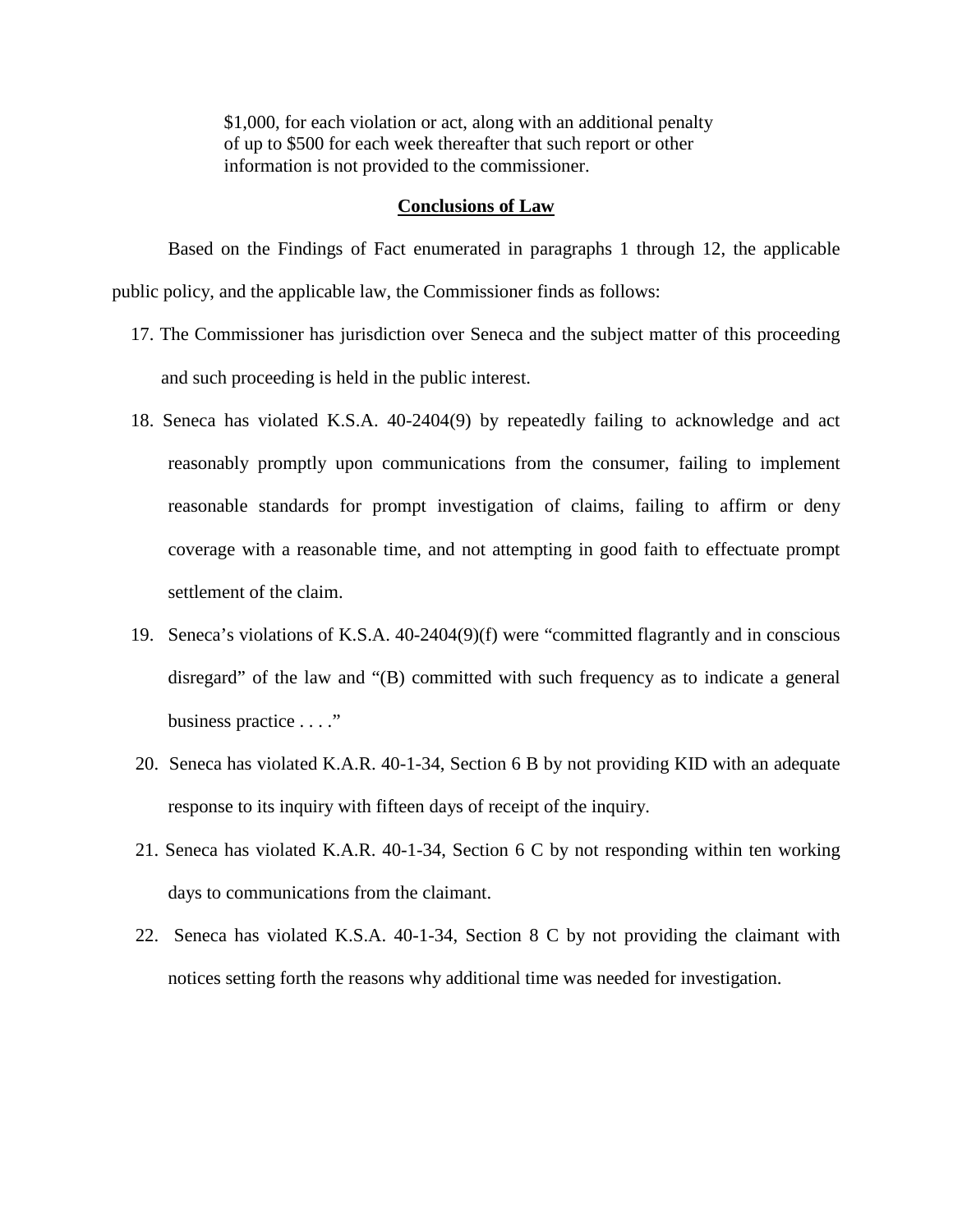# **IT IS THEREFORE ORDERED BY THE COMMISSIONER OF INSURANCE**

- 23. Pursuant to K.S.A. 40-2407(a)(1) and K.S.A. 2013 Supp. 40-2,125(b), Seneca is ordered to pay an administrative penalty in the amount of FIVE THOUSAND DOLLARS AND 00/100 (\$5,000.00) for the above stated violations of K.S.A. 40-2404(9).
- 24. The Commissioner shall retain jurisdiction over this matter to issue any orders deemed necessary.

# **IT IS SO ORDERED THIS \_\_26th\_\_ DAY OF \_\_\_November\_\_\_\_, 2014 IN THE CITY OF TOPEKA, COUNTY OF SHAWNEE, STATE OF KANSAS.**



 $\angle$ s/ Sandy Praeger $\angle$ Sandy Praeger Commissioner of Insurance

BY:

 $\angle$ s/ John Wine John Wine General Counsel

By:

 $/s$ / Frank V. Donahue, Jr. Frank V. Donahue, Jr. Vice President of Claims Seneca Insurance Company